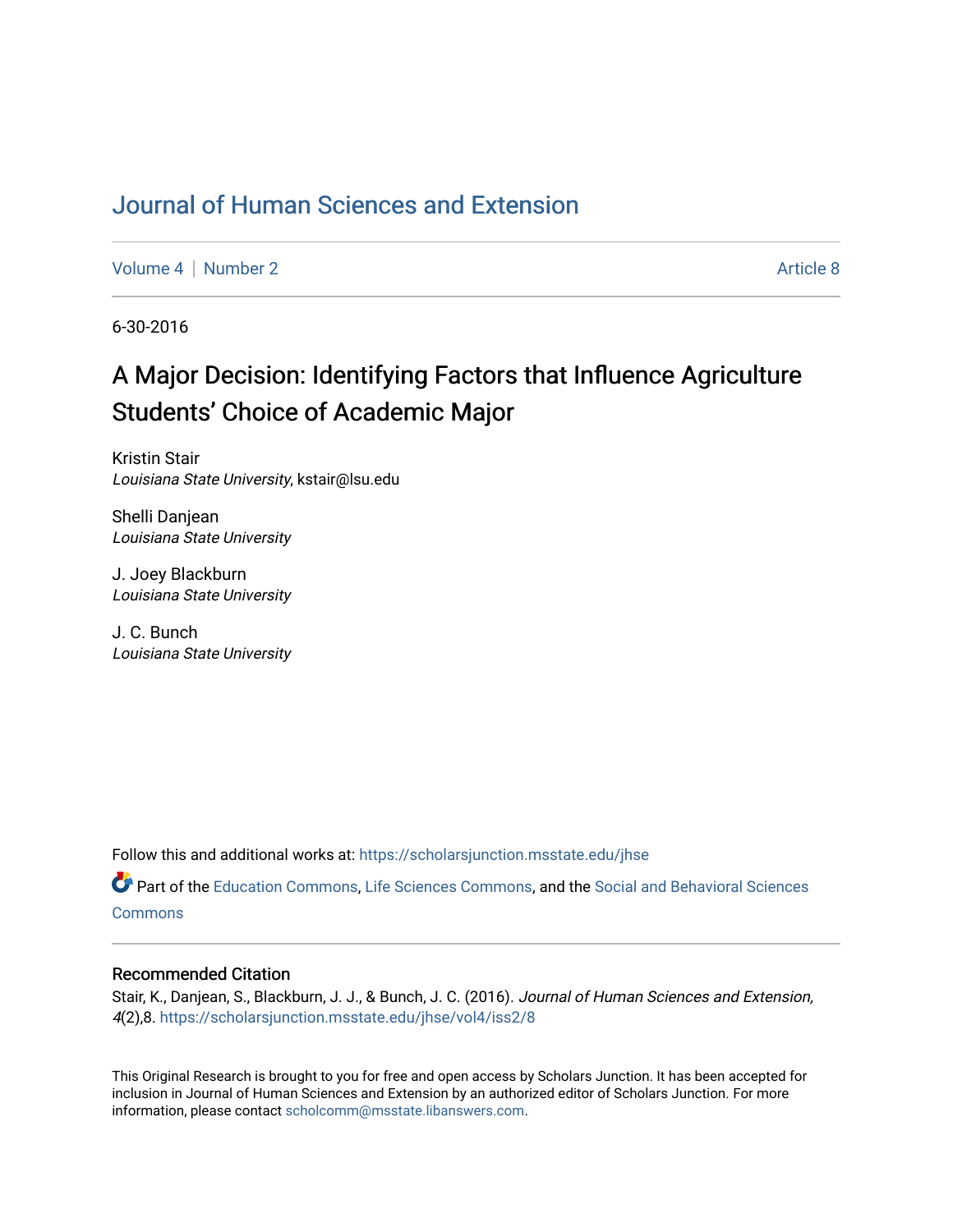## **A Major Decision: Identifying Factors that Influence Agriculture Students' Choice of Academic Major**

**Kristin Stair Shelli Danjean J. Joey Blackburn J.C. Bunch**  *Louisiana State University* 

*Colleges of Agriculture (CoAs) are estimated to supply only slightly more than half of the number of graduates needed to fill job openings through 2015. The purpose of this research study was to describe the factors influencing agriculture students' choice of major. The population for this descriptive research study consisted of full-time CoA freshmen enrolled in AGRI 1001: Introduction to Agriculture at Louisiana State University. A total of 259 students were asked to participate in the electronic survey. All students completed the survey for a 100% response rate. Consistent with the model proposed by Hodges and Karpova (2010), the factors identified in this study included personal characteristics, interpersonal factors, and environmental factors. Moreover, contextual factors unique to agriculture were identified.* 

*Keywords:* major selection, undergraduate recruitment, College of Agriculture

#### **Introduction**

The rate of development needed to address the challenges in the agricultural industry cannot be sustained without an adequate supply of qualified agricultural and Extension professionals (Doerfert, 2011). Unfortunately, the number of graduates seeking careers in agriculture each year has remained less than the number of job positions to be filled (Baker, Settle, Chiarelli, & Irani, 2013; Goecker, Smith, Smith, & Goetz, 2010). Despite the slight increase in enrollment in some agricultural programs in recent years, Colleges of Agriculture (CoAs) are estimated to supply only slightly more than half of the number of graduates needed to fill the job openings through 2015 (Goeker et al., 2010). As such, the development of a "sufficient scientific and professional workforce that addresses the challenges of the 21st century" (Doerfert, 2011, p. 9) was included as a priority area in the American Association for Agricultural Education (AAAE) National Research Agenda. Therefore, CoAs must examine their current role in developing the future workforce critically and utilize the best strategies of recruiting and retaining future agricultural professionals (Doerfert, 2011; National Research Council, 2009).

Direct correspondence to Kristin Stair at kstair@lsu.edu.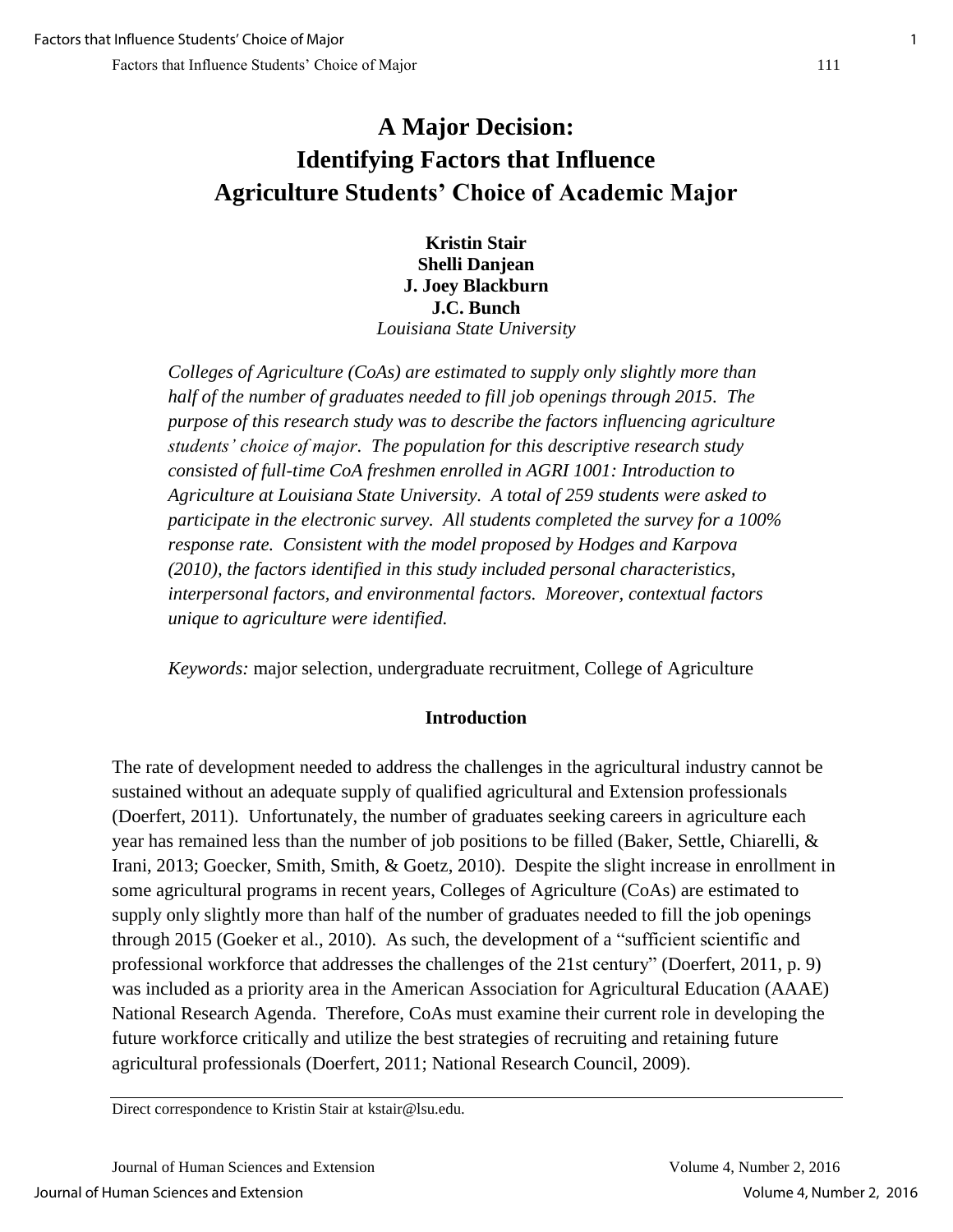Factors that Influence Students' Choice of Major 112

St. John (2000) maintained that "there is, perhaps, no college decision that is more thoughtprovoking, gut wrenching and rest-of-your life oriented—or disoriented—than the choice of a major" (p. 22). However, it cannot be assumed that all students select an academic major via a rational process of decision making over an extended period of time (Beggs, Bantham, & Taylor, 2008). Beggs et al. (2008) postulated that many undergraduate students employ heuristics and settle into a major more so than deliberately choosing one, and they use strategies of indecision over strategies of cognitive decision making. An example of this might be a student choosing a particular major because he or she does not want to work in a city or does not want a job that involves sitting indoors. Many researchers have examined this decision process in order to explain why students select a particular academic major. According to Hodges and Karpova (2010), the selection of a college major is the reciprocal and mutual action and reaction of multiple factors; thus, understanding the selection process requires a framework that takes into account the factors unique to a particular major (Hodges & Karpova, 2010). Identifying factors that influence agriculture students' choice of major can help direct future recruitment in agriculture programs and increase student enrollment in CoAs (Rocca, 2013; Wildman & Torres, 2001). As such, research that examines this selection process in the context of agricultural education is warranted.

Two general research areas emphasized in prior, relevant literature include (1) identifying factors that influence students' choice of major, with the purpose of contributing to the comprehensive body of knowledge, and (2) examining relationships between academic major and the demographic characteristics of students who selected that major (Beggs et al., 2008). Influential factors that have been frequently identified in prior studies included (a) exposure to agriculture, (b) interpersonal relationships, (c) students' personal interests/career preferences, and (d) characteristics specific to the college or department.

Exposure to agriculture can refer to prior agricultural experiences (e.g., farm background and having a job related to agriculture), other agricultural experience or activities (e.g., FFA or 4-H involvement), high school agriculture courses, or exposure to agriculturally-based media (Barkley & Parrish, 2005; Dyer, Breja, & Andreasen, 1999; Dyer, Breja, & Wittler, 2002; Wildman & Torres, 2001). In the relevant literature, the degree to which prior agriculture exposure influenced students' selection of a college major varied by the form of exposure. Wildman and Torres (2001) found that FFA or 4-H involvement and having relatives in agriculture were significant predictors of students' intention to pursue an agriculture major, while agriculturally-based media and high school agriculture courses were of little influence. In contrast, Barkley and Parrish (2005) reported that high school courses greatly influenced the choice of major among the students in their study.

Students' interpersonal relationships have been largely reported in prior studies as a major source of influence in students' choice of college major. However, findings vary regarding who the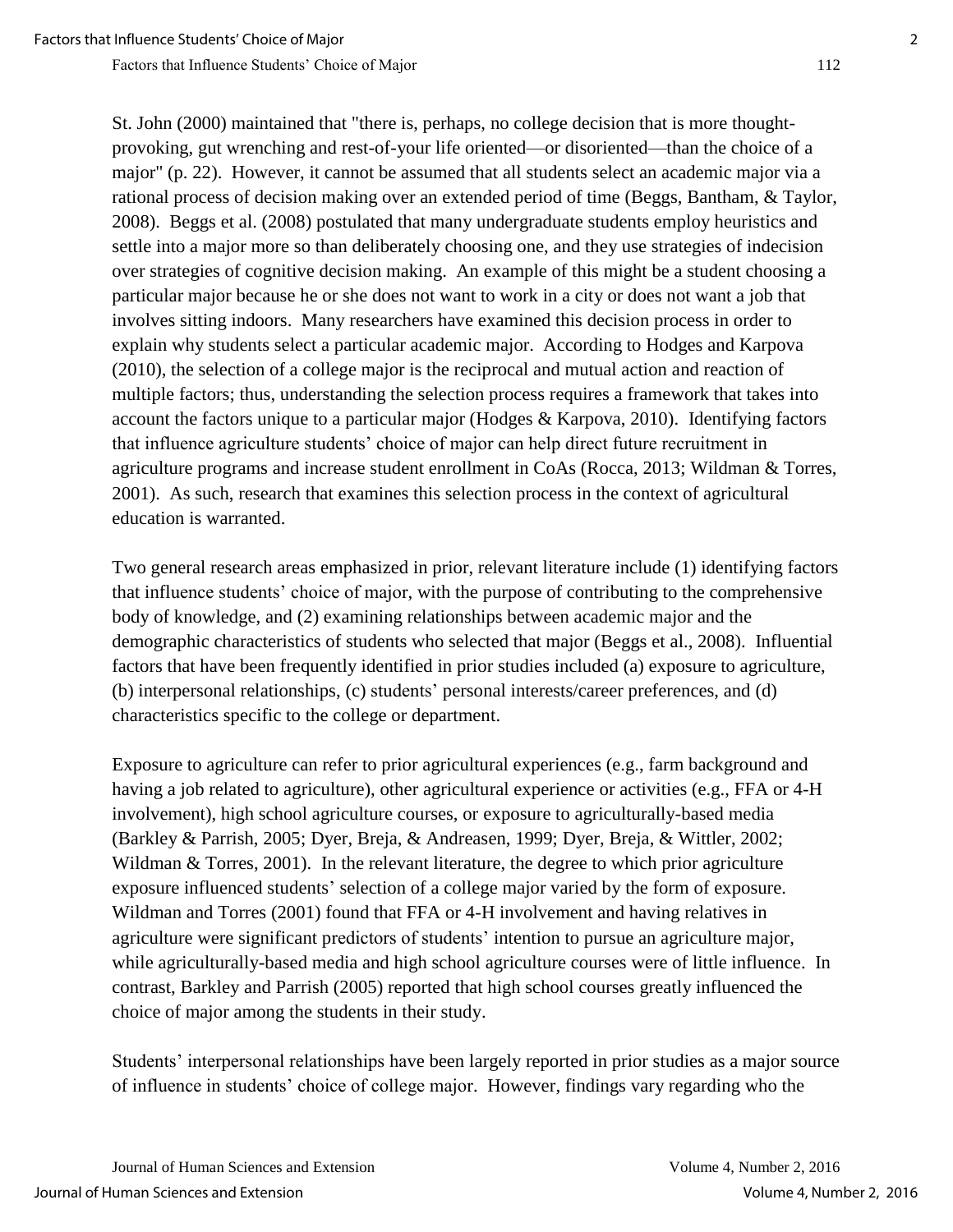influential people are in these relationships. In many studies, parents or guardians have been reported as having the most influence, often followed by high school or college friends (Barkley & Parrish, 2005; Herren, Cartmell, & Robertson, 2011; Jackman & Smick-Attisano, 1992). Nevertheless, discrepancies do exist in the literature. Wildman and Torres (2001) found that the people who influenced students' decisions the most were students' personal role models and agricultural professionals. Students did not perceive parents, relatives, high school friends, or college friends as influential in their selection of a major (Wildman & Torres, 2001). Esters and Bowen (2005) conducted a similar study with students from urban agricultural education programs and found that students' friends had a strong influence on their career choice, while parents had little influence. Differences in students' personal characteristics may explain some of the variation in the findings in the literature, and examining students' characteristics could assist different universities in designing recruitment plans specific to their targeted demographic.

Students' personal interests and career preferences can also influence students' selection of a college major (Beggs et al., 2008). These considerations can both positively and negatively affect the likelihood students will major in agriculture. For example, students may desire a career in agriculture because they are interested in working outdoors (Wildman & Torres, 2001), but they may be less likely to actually choose a major in agriculture if they are not aware of relevant job opportunities (Myers, Breja, & Dyer, 2004).

Specific college or departmental factors have also influenced students' choice of academic major. Friendliness of the departmental faculty and the overall atmosphere in the CoA are two factors that have been shown to increase the likelihood that students will choose a major in agriculture (Barkley & Parrish, 2005; Wildman & Torres, 2001). Conversely, poor communication from the CoA and academic departments within the CoA resulted in students eliminating agriculture majors as an option (Baker, Irani, Abrams, & Telg, 2010). Further, a lack of awareness regarding a potential field of study and its associated careers act as a barrier for student enrollment (Baker et al., 2010). In fact, in several studies, students reported that their choice of major was significantly affected by receiving informational pamphlets from the college or department (Robinson, Garton & Washburn, 2007; Shrestha, Suvedi, & Foster, 2011; Wildman & Torres, 2001). Baker et al. (2013) conducted a study to determine how to effectively reach and attract students to agriculture majors and careers. The authors found that messages with particular meaning and that displayed the most appeal to participants were job stability and availability, positive contextual messages, online channels, and campus publication. Additionally, students preferred academic programs that were highly visible and acknowledged by most people (Baker et al., 2010), and they were more likely to consider a major if they could witness the success of other students who had previously graduated in that particular major (Baker et al., 2013).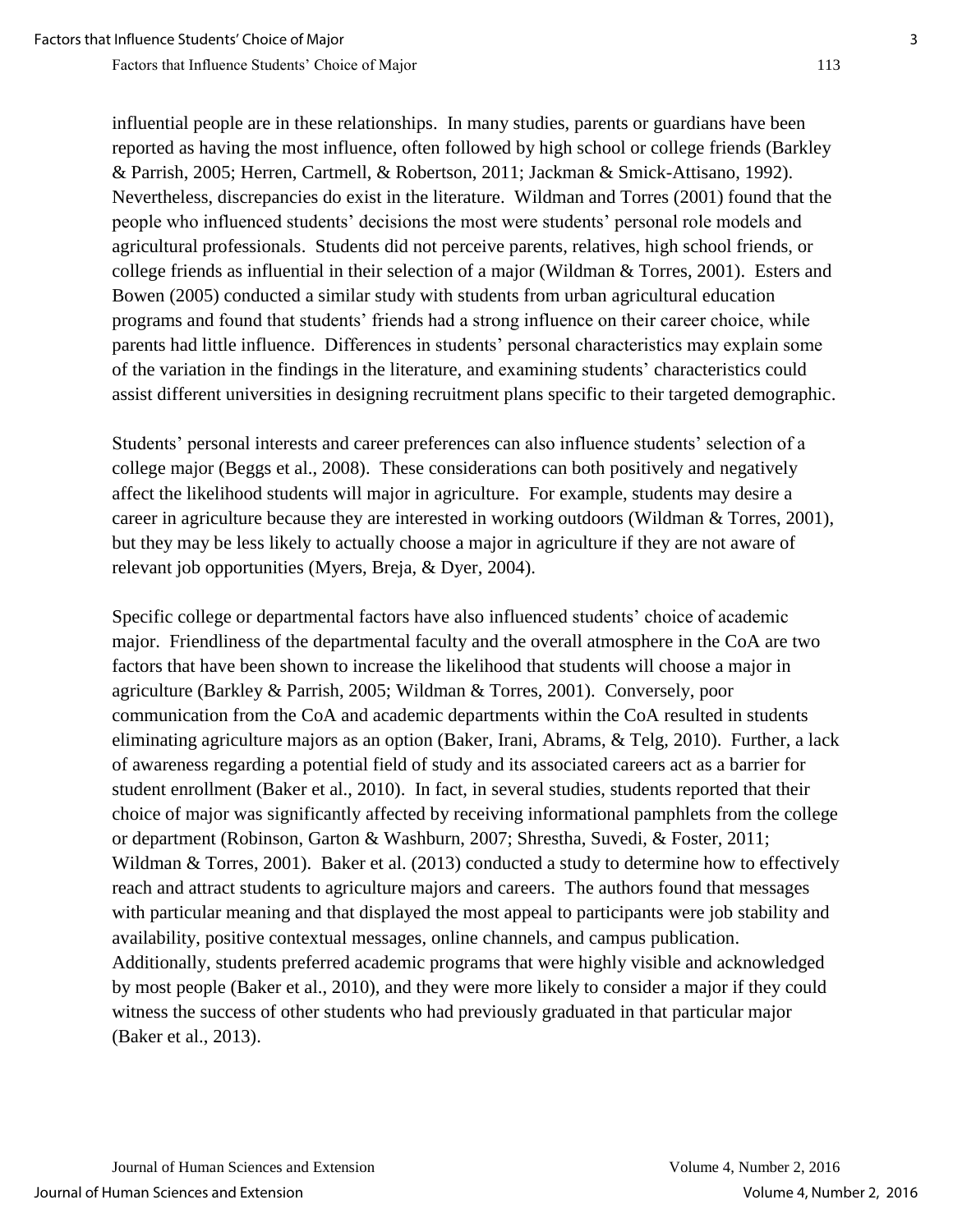### **Theoretical Framework**

The theoretical framework for this study is based on the factors influencing selection of college major model developed by Hodges and Karpova (2010; see Figure 1). Brown (2002) argued that most models related to students' chosen major should be left vague due to the complex interconnection of multiple variables. Hodges and Karpova (2010) described three main foundational components to students' choice of major. This model, while initially designed for fashion, carries implications for agriculture, especially with the addition of industry dynamics and media that may heavily impact students' decisions to choose one area of agriculture over another.







The purpose of this research study was to describe the factors influencing agriculture students' choice of academic major. The following six research objectives guided this study:

1. Describe students enrolled in AGRI 1001 in terms of the following personal and educational characteristics: (a) gender, (b) age, (c) ethnicity, (d) hometown community, (e) current academic major, (f) credits carried over from high school, and (g) enrollment in agricultural education in high school;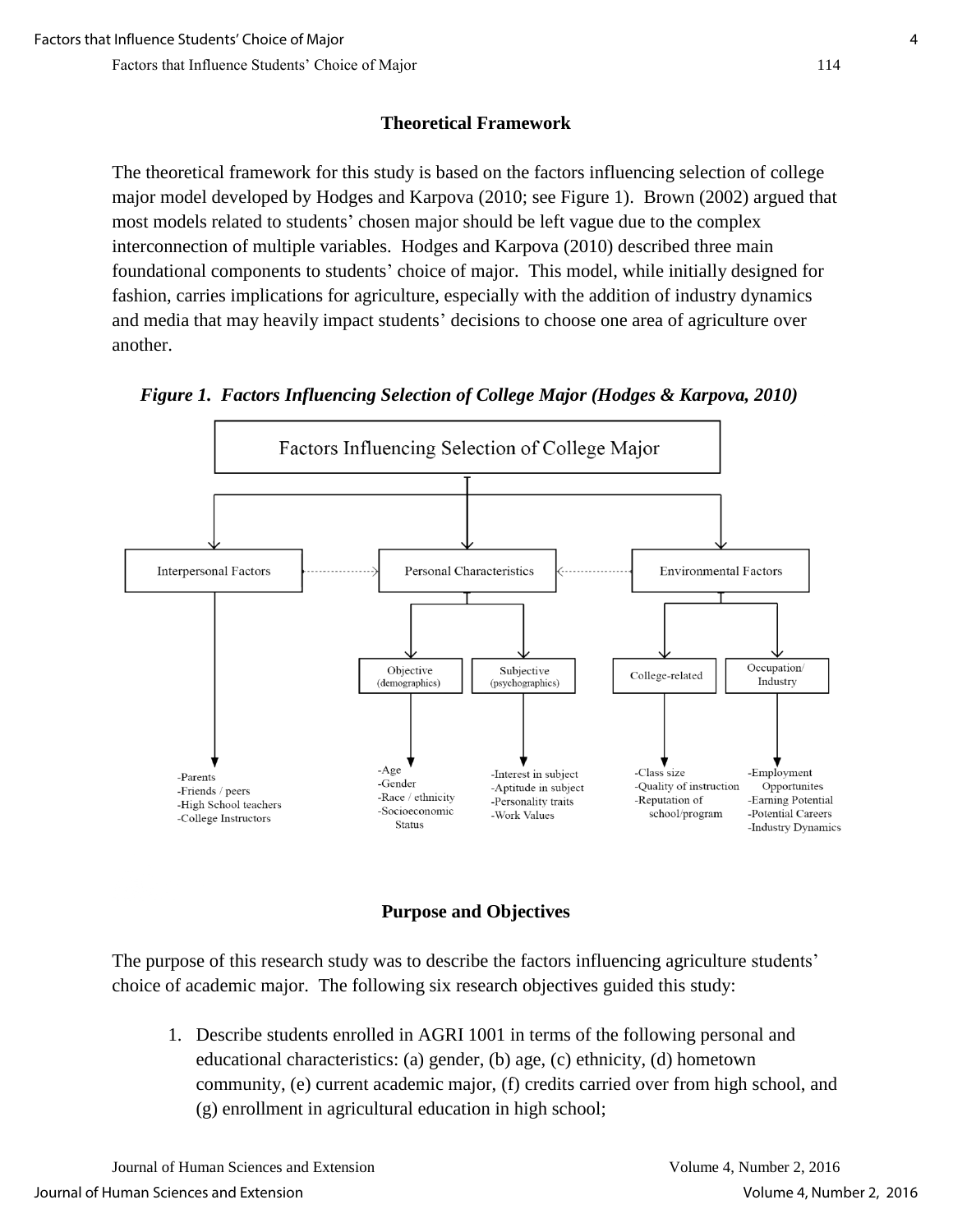- 2. Describe the level of influence of high school factors on agriculture students' choice of major;
- 3. Describe the level of influence of family and friends on agriculture students' choice of major;
- 4. Describe the level of influence of agricultural and educational professionals on agriculture students' choice of major;
- 5. Describe the level of influence of college/university factors on agriculture students' choice of major; and
- 6. Describe the level of influence of future job considerations on students' decisions to major in agriculture.

#### **Methods**

#### **Data Collection**

The population for this descriptive research study consisted of full-time CoA freshmen enrolled in AGRI 1001: Introduction to Agriculture at Louisiana State University (LSU). Because all CoA freshmen are required participate in AGRI 1001, this course was determined to be the best platform to better understand what factors influence students to choose a particular major in agriculture. This course is divided into two sections, including one general section for most students enrolled in the CoA  $(n = 176)$  and a separate section for first-year students who are also enrolled in the Agriculture Residential College program  $(n = 83)$ . A total of 259 students were contacted via the class learning management system and asked to participate in the electronic survey. All students were asked to complete the first page of the questionnaire as part of a larger assignment credit. The first page included the student's name and if he/she was willing to participate in the survey. Completion of the actual survey instrument was optional. All students completed the questionnaire for a 100% response rate. The first page of the survey was not included in data analysis to ensure participant anonymity. This study was a census of first-year CoA students. Because this study was a census, results cannot be generalized beyond the scope of this study. However, trends from this study are applicable to better understanding the influence of recruitment on students in the CoA at Louisiana State University.

#### **Instrumentation**

The instrument for this study was employed in a similar study conducted at New Mexico State University by Wildman and Torres (2001). The instrument consisted of two sections. The first section examined factors that contribute to students' choice of major. Using a five-point summated scale, (1 *= Not Influential,* 2 *= Slightly Influential,* 3 *= Somewhat Influential,* 4 *= Moderately Influential*, 5 = *Very Influential*), students were asked to rate the influence of 41 items in four subdivisions of factors that contributed to their choice of major, including (a) high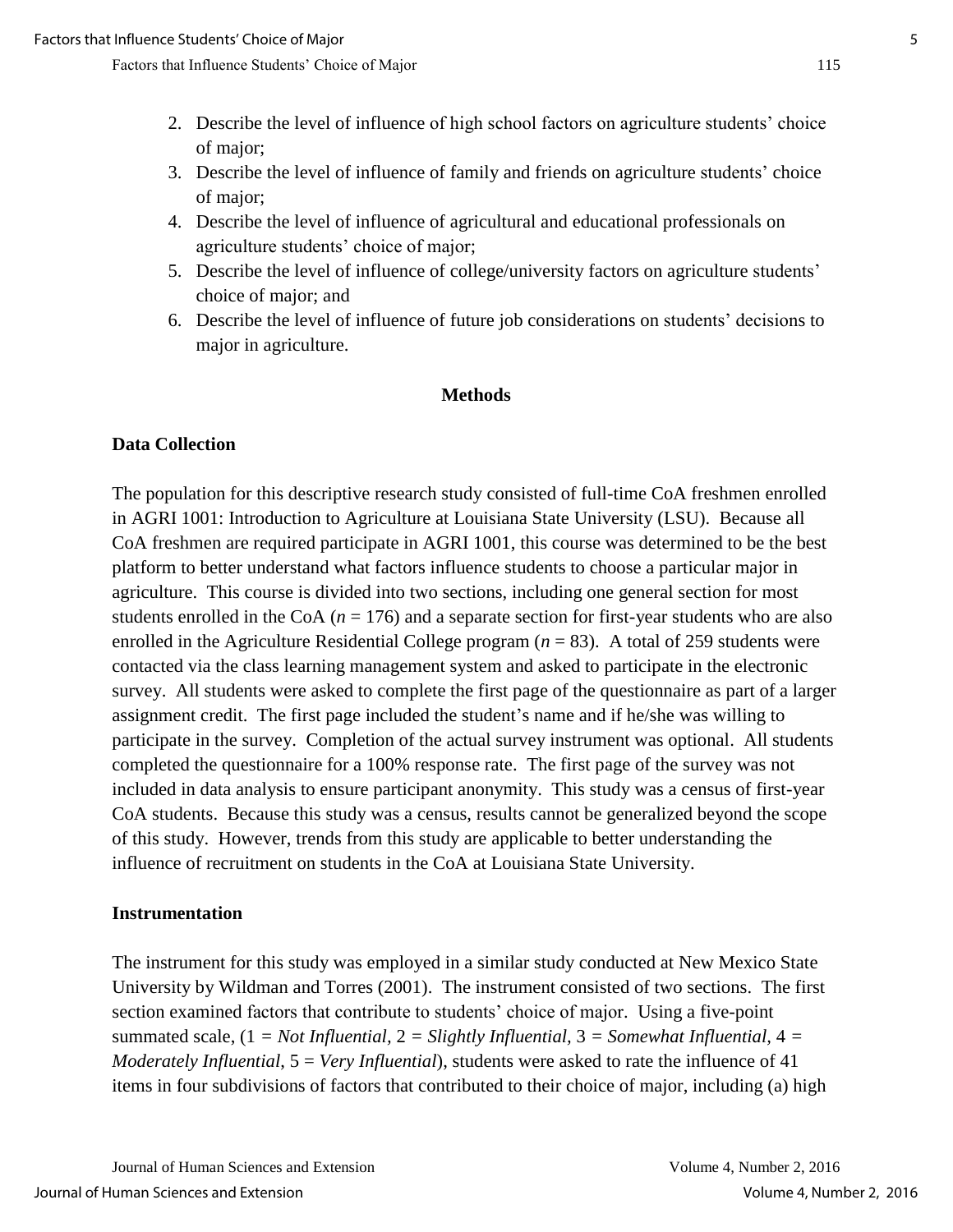school factors, (b) family and friends, (c) agricultural and educational professionals, and (d) college and university factors. Students were also asked to rate ten items regarding future job considerations involved in their choice of major using a five-point summated scale (1 *= No Consideration,* 2 *= Slight Consideration,* 3 *= Some Consideration,* 4 *= Moderate Consideration*, 5 = *High Consideration*). The second section assessed personal and academic characteristics of students, including (a) gender, (b) age, (c) ethnicity, (d) number of credits earned before entering college, and (e) size and location of their community of origin and graduating high school.

Wildman and Torres (2001) employed the test-retest approach to establish reliability of the original instrument. Due to the rigorous nature of the establishment of reliability in the original instrument, a pilot test was not conducted. Cronbach's alpha was calculated post hoc for each factor subdivision. The calculation yielded (a) high school factors ( $\alpha = .86$ ), (b) family and friend factors ( $\alpha$  = .83), (c) agricultural and educational professionals ( $\alpha$  = .86), (d) college and university factors ( $\alpha$  = .95), and (e) future job considerations ( $\alpha$  = .74). To establish face and content validity, a panel of experts consisting of three university faculty from two different departments analyzed the instrument. The panel of experts deemed the instrument to be valid.

#### **Data Analysis**

Data were analyzed using Statistical Package for the Social Sciences (SPSS) Version 22 for Macintosh. Descriptive statistics, including frequency, percentage, mean, and standard deviation were calculated to meet the objectives of the study.

#### **Findings**

Research question one sought to describe the personal and educational characteristics of freshman students  $(N = 259)$  enrolled in the Introduction to Agriculture course at LSU during the fall semester of 2014 (see Table 1). In all, 200 (77.2%) of the students were female, and 58 (22.4%) were male. Regarding age, the most frequent response was 18 years (68.3%), followed by 19 years (29.0%). Most students (83.4%) indicated White (Non-Hispanic) as their ethnicity. Twenty (7.7%) students were African-American, and 12 (4.6%) were of more than one ethnicity. The most common (40.9%) academic major was Animal, Dairy, and Poultry Science. There were 52 (20.1%) students majoring in Natural Resource Ecology and Management; 40 (15.4%) in Nutrition and Food Science; 35 (13.5%) in Textiles, Apparel and Merchandising; and 12 (4.6%) in Agricultural Business. Agricultural Education, Plant and Soil Systems, and Environmental Management Systems each had fewer than ten students. When asked about their community of origin, 119 (45.9%) of the students were from a small city or suburban area, 80 (30.9%) from an urban area, and 32 (12.4%) from a small town. The remaining students (10.4%) were from a rural, non-farm area or from a small farm/ranch. The majority (84.9%) of freshmen in the course indicated they had not enrolled in agricultural education while in high school.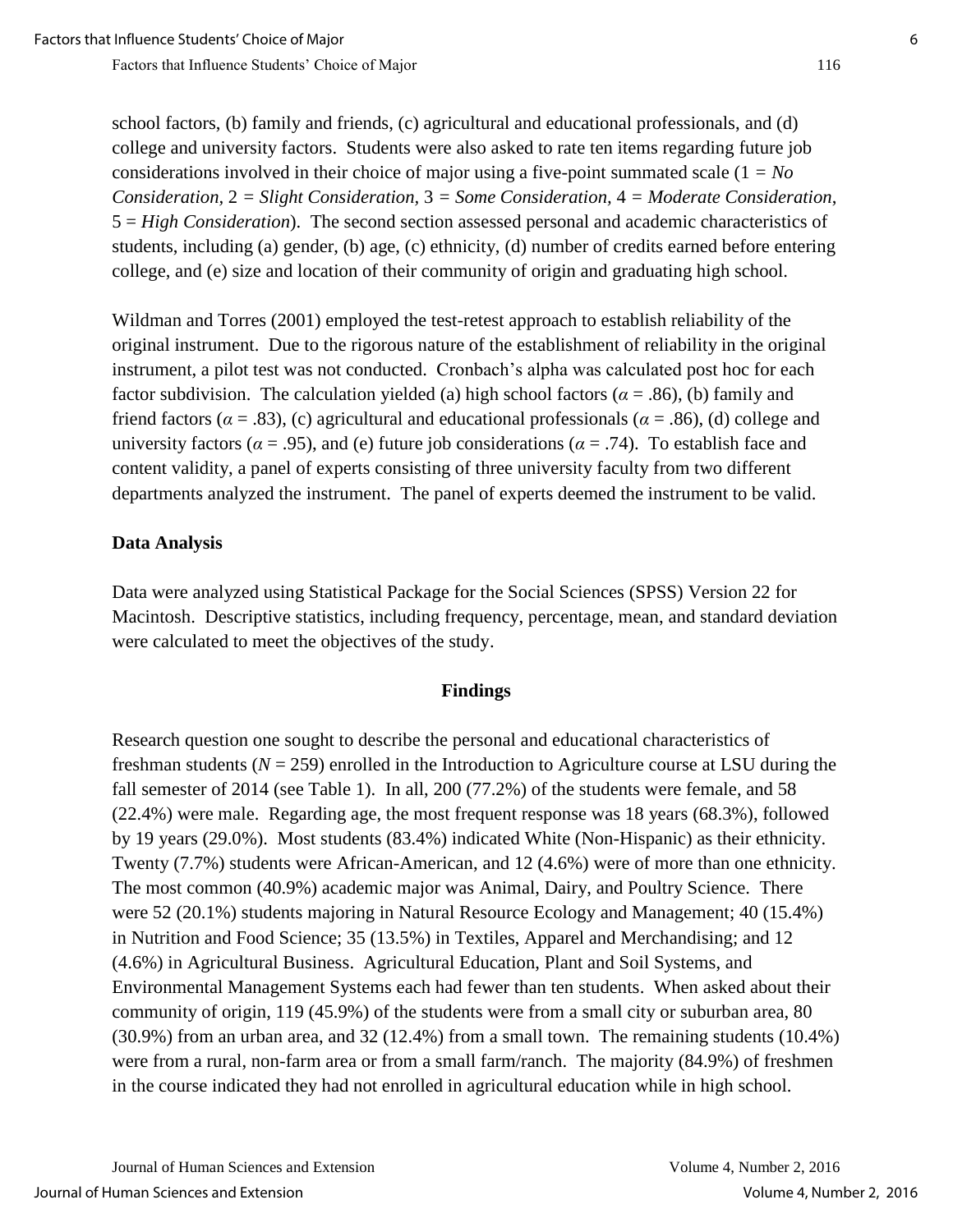| Students $(N = 259)$                              |                |      |
|---------------------------------------------------|----------------|------|
| <b>Variable</b>                                   |                | $\%$ |
| Gender                                            |                |      |
| Male                                              | 58             | 22.4 |
| Female                                            | 200            | 77.2 |
| Age                                               |                |      |
| 17                                                | 4              | 1.5  |
| 18                                                | 177            | 68.3 |
| 19                                                | 74             | 29.0 |
| 20                                                | 2              | 0.8  |
| Ethnicity                                         |                |      |
| American Indian/Alaskan Native                    | 3              | 1.2  |
| African American                                  | 20             | 7.7  |
| Hispanic                                          | 5              | 1.9  |
| Asian or Pacific Islander                         | $\overline{2}$ | 0.8  |
| White (Non-Hispanic)                              | 216            | 83.4 |
| More than One Ethnic Background                   | 12             | 4.6  |
| Community of Origin                               |                |      |
| Small Farm/Ranch                                  | 12             | 4.6  |
| Rural Area, non-farm                              | 15             | 5.8  |
| Small Town; $<$ 5,000                             | 32             | 12.4 |
| Small City or Suburban 5,000 to 50,000            | 119            | 45.9 |
| Urban Area; $> 50,000$                            | 80             | 30.9 |
| Current Academic Major                            |                |      |
| Animal, Dairy, and Poultry Science                | 106            | 40.9 |
| Natural Resource Ecology and Management           | 52             | 20.1 |
| Nutrition and Food Science                        | 40             | 15.4 |
| Textiles, Apparel and Merchandising               | 35             | 13.5 |
| <b>Agricultural Business</b>                      | 12             | 4.6  |
| <b>Agricultural Education</b>                     | 6              | 2.3  |
| Plant and Soil Systems                            | 5              | 1.9  |
| <b>Environmental Management Systems</b>           | 2              | 0.8  |
| Entered LSU with Credits Earned in High School    |                |      |
| Yes                                               | 152            | 58.7 |
| N <sub>o</sub>                                    | 106            | 40.9 |
| Enrolled in Agricultural Education in High School |                |      |
| Yes                                               | 38             | 14.7 |
| No                                                | 220            | 84.9 |
|                                                   |                |      |

*Table 1. Selected Personal and Educational Characteristics of Louisiana State University College of Agriculture Freshman*   $S$ tudents  $(N - 250)$ 

*Note.* Percentages based on the total  $(N = 259)$  students enrolled in the course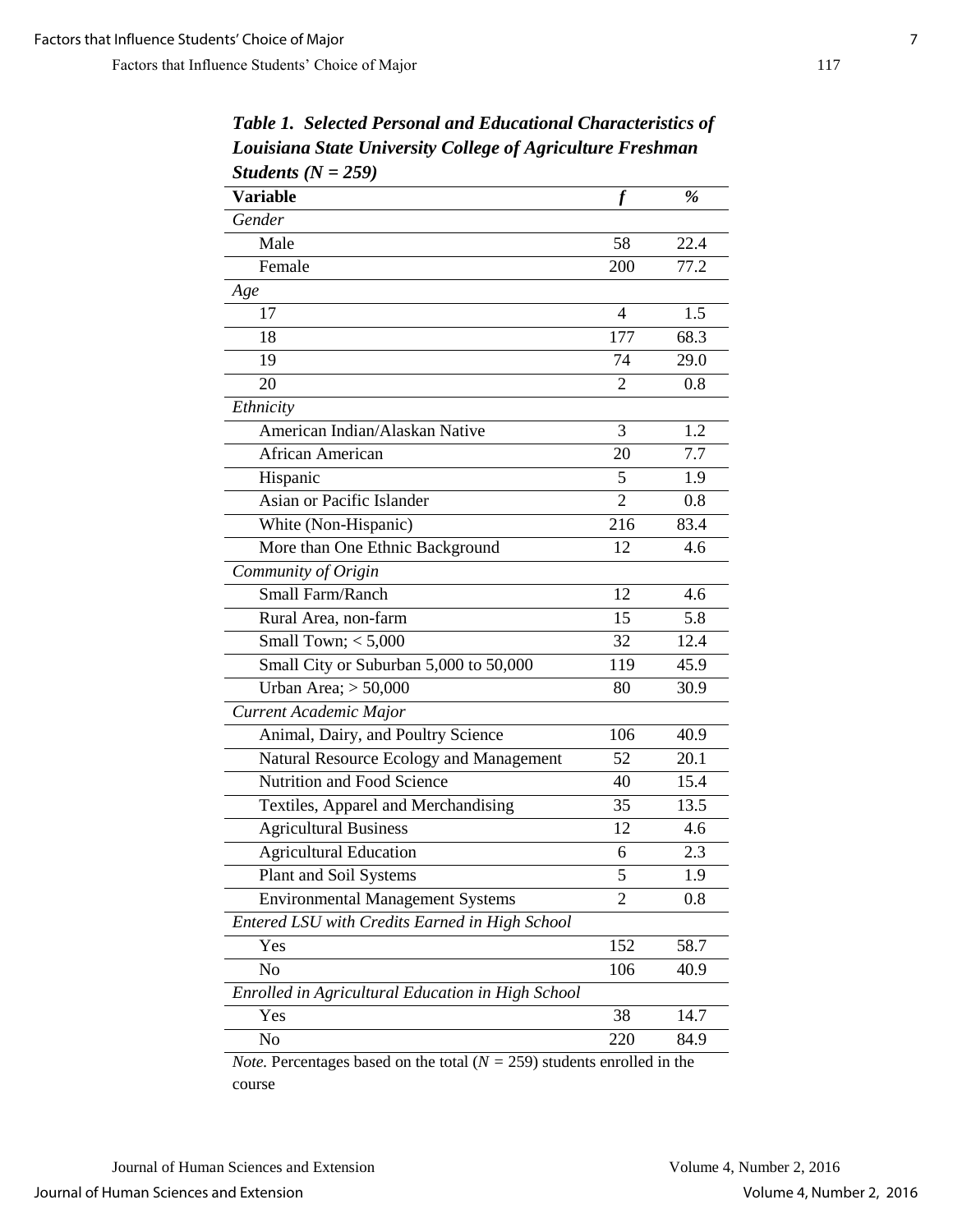Research objective two was concerned with high school factors that influenced the students' decisions when selecting a major. Per the mean scores, none of the items were viewed as *Very Influential* by the students (see Table 2). Three items, *Science Courses* (*M* = 3.35; *SD* = 1.55), *Prior Experiences in Agriculture* (*M* = 2.81; *SD =* 1.65), and *Relatives in the Agriculture Field* (*M* = 2.52; *SD* = 1.63), were viewed as *Somewhat Influential.* The remaining items, *Agriculture Courses* ( $M = 2.29$ ;  $SD = 1.63$ ), *Family & Consumer Science Courses* ( $M = 2.19$ ;  $SD = 1.44$ ), *FFA Involvement* ( $M = 1.91$ ; *SD* = 1.44), and 4-*H Involvement* ( $M = 1.84$ ; *SD* = 1.33), had mean scores within the real limits of *Slightly Influential*.

|                                             | Level of Influence $(\% )$ |      |      |      |      |                  |                  |           |
|---------------------------------------------|----------------------------|------|------|------|------|------------------|------------------|-----------|
| <b>Variable</b>                             | N                          | S    | So   | Mo   | V    | N/A <sup>a</sup> | $\boldsymbol{M}$ | <b>SD</b> |
| <b>Science Courses</b>                      | 21.3                       | 9.9  | 15.4 | 19.4 | 34.0 | 1.5              | 3.35             | 1.55      |
| Prior Experience in<br>Agriculture          | 36.7                       | 10.7 | 13.3 | 13.8 | 25.5 | 23.2             | 2.81             | 1.65      |
| Relatives in the<br>Agriculture Field       | 45.7                       | 11.3 | 8.1  | 15.6 | 19.4 | 27.4             | 2.52             | 1.63      |
| <b>Agriculture Courses</b>                  | 55.8                       | 6.4  | 9.0  | 10.3 | 18.6 | 38.2             | 2.29             | 1.63      |
| Family & Consumer<br><b>Science Courses</b> | 51.8                       | 10.6 | 15.9 | 10.6 | 11.2 | 33.2             | 2.19             | 1.44      |
| FFA Involvement                             | 68.1                       | 5.8  | 5.8  | 8.0  | 12.3 | 45.9             | 1.91             | 1.47      |
| 4-H Involvement                             | 64.4                       | 11.0 | 9.6  | 6.2  | 8.9  | 42.9             | 1.84             | 1.33      |

*Table 2. Prior Experiences Louisiana State University College of Agriculture Freshmen Identified as Influence in Selecting a Major (N = 259)*

*Note:* Valid percentages based reported where N (*Not Influential*) = 1; S (*Slightly Influential*) = 2; So (*Somewhat Influential*) = 3; Mo (*Moderately Influential*) = 4; V (*Very Influential*) = 5; Real Limits: 1.00–  $1.49 = N$ ;  $1.50 - 2.49 = S$ ;  $2.50 - 3.49 = S$ o;  $3.50 - 4.49 = M$ o;  $4.50 - 5.00 = V$ .

 ${}^{\text{a}}$ N/A = Values represent the percent of the total ( $N = 259$ ) for whom the item was not applicable

Research objective three sought to determine the impact of family and friends on the students' choice of major. The mean score for *Parents/Guardians* (*M* = 3.51; *SD =* 1.47) fell within the real limits of *Moderately Influential* (see Table 3). All remaining items' mean scores were within the real limits of *Somewhat Influential*.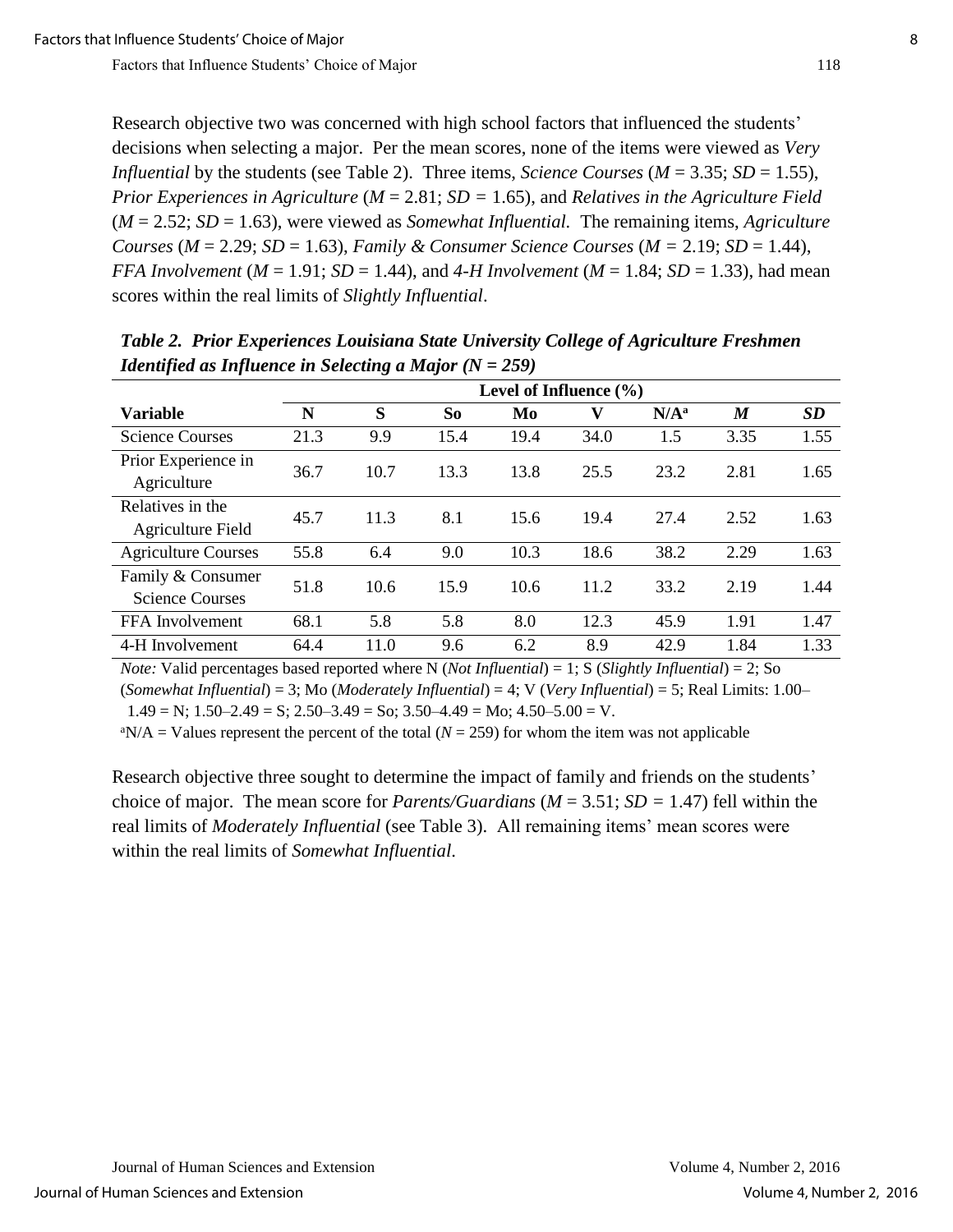| Tresumentation paragram as influence in Selecting a major $(Y - 20)$ |                            |      |                |      |      |                          |                  |           |  |
|----------------------------------------------------------------------|----------------------------|------|----------------|------|------|--------------------------|------------------|-----------|--|
|                                                                      | Level of Influence $(\% )$ |      |                |      |      |                          |                  |           |  |
| <b>Variable</b>                                                      | N                          | S    | S <sub>o</sub> | Mo   | v    | N/A <sup>a</sup>         | $\boldsymbol{M}$ | <b>SD</b> |  |
| Parents/Guardians                                                    | 14.7                       | 13.2 | 16.3           | 18.2 | 37.6 | $\overline{\phantom{a}}$ | 3.51             | 1.47      |  |
| Personal Role                                                        | 52.2                       | 1.4  | 2.9            | 8.7  | 34.8 | 22.4                     | 2.72             | 1.88      |  |
| Model                                                                |                            |      |                |      |      |                          |                  |           |  |
| <b>Other Relatives</b>                                               | 37.4                       | 15.7 | 15.4           | 19.3 | 12.2 | 1.2                      | 2.53             | 1.46      |  |
| High School                                                          | 35.7                       | 18.0 | 19.6           | 16.5 | 10.2 | 0.8                      | 2.47             | 1.38      |  |
| Friends                                                              |                            |      |                |      |      |                          |                  |           |  |
| <b>Siblings</b>                                                      | 43.5                       | 13.8 | 15.4           | 13.4 | 13.8 | 4.7                      | 2.40             | 1.49      |  |
| College Friends                                                      | 47.2                       | 14.9 | 12.9           | 14.9 | 10.1 | 3.9                      | 2.26             | 1.43      |  |

*Table 3. Family and Friend Factors Louisiana State University College of Agriculture Freshmen Identified as Influence in Selecting a Major (N = 259)*

*Note:* Percentages based on the total  $(N = 259)$  where N (*Not Influential*) = 1; S (*Slightly Influential*) = 2; So (*Somewhat Influential*) = 3; Mo (*Moderately Influential*) = 4; V (*Very Influential*) = 5; Real Limits: 1.00–  $1.49 = N$ ;  $1.50 - 2.49 = S$ ;  $2.50 - 3.49 = So$ ;  $3.50 - 4.49 = Mo$ ;  $4.50 - 5.00 = V$ .

<sup>a</sup>N/A = Values represent the percent of the total ( $N = 259$ ) for whom the item was not applicable

Research objective four was concerned with determining the influence of agricultural and educational professionals when selecting a major. Two categories of individuals, *Agricultural Professional* ( $M = 2.96$ ;  $SD = 1.72$ ) and *Science Teacher* ( $M = 2.67$ ;  $SD = 1.56$ ), had mean scores that fell within the real limits of *Somewhat Influential* (see Table 4). All remaining items had mean scores that fell within the real limits of *Slightly Influential.* 

*Table 4. Agricultural and Educational Professionals Louisiana State University College of Agriculture Freshmen Identified as Influence in Selecting a Major (N = 259)*

|                                  | Level of Influence $(\% )$ |      |      |      |      |                  |      |      |
|----------------------------------|----------------------------|------|------|------|------|------------------|------|------|
| <b>Variable</b>                  | N                          | S    | So   | Mo   | V    | N/A <sup>a</sup> | M    | SD   |
| <b>Agricultural Professional</b> | 37.6                       | 4.6  | 13.2 | 13.2 | 31.5 | 23.6             | 2.96 | 1.72 |
| Science Teacher                  | 37.4                       | 11.8 | 16.3 | 15.9 | 18.7 | 4.6              | 2.67 | 1.56 |
| Other High School                | 59.8                       | 6.1  | 5.5  | 15.2 | 13.4 | 17.0             | 2.16 | 1.57 |
| Teacher                          |                            |      |      |      |      |                  |      |      |
| <b>High School Counselor</b>     | 55.4                       | 10.8 | 15.4 | 10.8 | 7.5  | 6.6              | 2.04 | 1.35 |
| <b>Agriculture Teacher</b>       | 64.6                       | 6.2  | 9.9  | 8.7  | 10.6 | 37.1             | 1.94 | 1.43 |
| <b>Extension Professional</b>    | 68.8                       | 6.9  | 10.0 | 6.9  | 7.5  | 37.5             | 1.78 | 1.30 |
| Family & Consumer                | 66.9                       | 9.3  |      | 10.5 | 5.2  | 32.8             | 1.78 | 1.27 |
| Science Teacher                  |                            |      | 8.1  |      |      |                  |      |      |
| <b>High School Principal</b>     | 75.2                       | 6.4  | 7.7  | 6.0  | 4.7  | 8.9              | 1.59 | 1.15 |

*Note:* Percentages based on the total (*N* = 259) where N (*Not Influential*) = 1; S (*Slightly Influential*) = 2; So

(*Somewhat Influential*) = 3; Mo (*Moderately Influential*) = 4; V (*Very Influential*) = 5; Real Limits: 1.00–1.49 = N;

 $1.50-2.49 = S$ ;  $2.50-3.49 = So$ ;  $3.50-4.49 = Mo$ ;  $4.50-5.00 = V$ .

 ${}^{\text{a}}$ N/A = Values represent the percent of the total ( $N = 259$ ) for whom the item was not applicable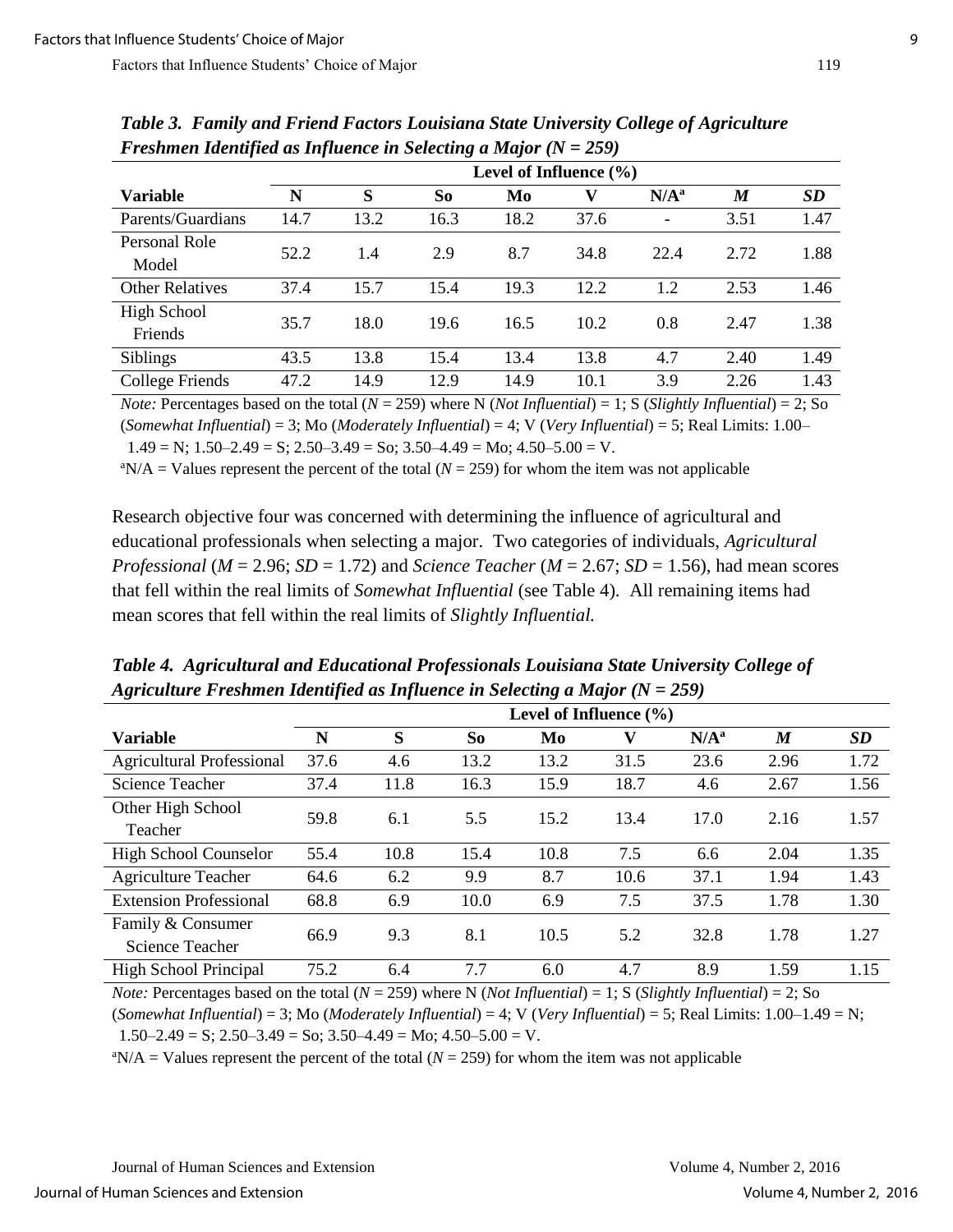The fifth research objective asked about university factors that influenced students' decisions regarding major decision. In all, 11 items' mean scores fell within the real limits of *Somewhat Influential*, with *Friendly Atmosphere of the CoA* ( $M = 3.19$ ;  $SD = 1.55$ ) being the highest rated item, followed by *Information Pamphlets about the Major* (*M* = 2.98; *SD* = 1.51) and *CoA Research Reputation* ( $M = 2.94$ ;  $SD = 1.53$ ) (see Table 5). The remaining four items had mean scores within the real limits of *Slightly Influential,* with *Other Financial Incentives* (*M* = 1.71; *SD* = 1.39) being ranked lowest*.*

|                                             | I resumen facturities as fujuached in Sciedung a major $(Y - 20)$<br>Level of Influence $(\% )$ |      |      |      |              |         |                  |      |  |
|---------------------------------------------|-------------------------------------------------------------------------------------------------|------|------|------|--------------|---------|------------------|------|--|
|                                             |                                                                                                 |      |      |      |              |         |                  |      |  |
| Variable                                    | N                                                                                               | S    | So   | Mo   | $\mathbf{V}$ | $N/A^a$ | $\boldsymbol{M}$ | SD   |  |
| Friendly Atmosphere of CoA                  | 24.9                                                                                            | 9.0  | 16.7 | 20.8 | 28.6         | 5.0     | 3.19             | 1.55 |  |
| <b>Information Pamphlets about Major</b>    | 27.5                                                                                            | 10.0 | 18.2 | 22.0 | 21.2         | 6.3     | 2.98             | 1.51 |  |
| <b>CoA Research Reputation</b>              | 29.7                                                                                            | 10.2 | 16.9 | 22.9 | 20.3         | 8.9     | 2.94             | 1.53 |  |
| Teaching Reputation of CoA Faculty          | 34.2                                                                                            | 8.2  | 17.3 | 16.9 | 23.4         | 10.4    | 2.87             | 1.60 |  |
| Teaching Reputation of Major                | 32.9                                                                                            | 9.0  |      | 20.1 | 20.5         |         | 2.86             | 1.56 |  |
| <b>Department Faculty</b>                   |                                                                                                 |      | 17.5 |      |              | 9.3     |                  |      |  |
| Research Reputation of Major                | 35.7                                                                                            | 10.2 | 15.3 | 19.1 | 19.6         | 9.3     | 2.77             | 1.57 |  |
| <b>Department Faculty</b>                   |                                                                                                 |      |      |      |              |         |                  |      |  |
| <b>Agriculturally Related Organizations</b> | 38.1                                                                                            | 9.3  | 13.6 | 17.4 | 21.6         | 8.5     | 2.75             | 1.61 |  |
| <b>CoA Recruitment Activities</b>           | 40.4                                                                                            | 10.9 | 13.5 | 19.6 | 15.7         | 11.2    | 2.59             | 1.55 |  |
| <b>LSU</b> Recruitment Activities           | 40.5                                                                                            | 11.2 | 16.8 | 16.4 | 15.1         | 10.0    | 2.54             | 1.52 |  |
| Personal Visits from LSU                    | 44.4                                                                                            | 11.2 | 9.3  | 18.0 | 17.1         |         | 2.52             | 1.60 |  |
| Representative                              |                                                                                                 |      |      |      |              | 16.3    |                  |      |  |
| Information Pamphlets about the CoA         | 36.6                                                                                            | 16.4 | 16.8 | 18.9 | 11.3         | 8.2     | 2.52             | 1.43 |  |
| Other LSU Clubs/Organizations               | 46.1                                                                                            | 10.0 | 11.3 | 17.8 | 14.8         | 11.2    | 2.45             | 1.56 |  |
| Departmental Scholarships                   | 45.5                                                                                            | 12.3 | 12.3 | 16.4 | 13.6         | 14.3    | 2.40             | 1.52 |  |
| CoA Alumni                                  | 62.6                                                                                            | 7.8  | 11.9 | 8.7  | 9.1          | 14.3    | 1.94             | 1.39 |  |
| <b>Other Financial Incentives</b>           | 75.5                                                                                            | 4.2  | 4.9  | 4.2  | 11.2         | 32.6    | 1.71             | 1.39 |  |

*Table 5. College/University Factors that Louisiana State University College of Agriculture Freshmen Identified as Influence in Selecting a Major (N = 259)*

*Note:* Percentages based the total (*N =* 259) responses where N (*Not Influential*) = 1; S (*Slightly Influential*) = 2; So (*Somewhat Influential*) = 3; Mo (*Moderately Influential*) = 4; V (*Very Influential*) = 5; Real Limits:  $1.00-1.49 = N$ ;  $1.50-2.49 = S$ ;  $2.50-3.49 = So$ ;  $3.50-4.49 = Mo$ ;  $4.50-5.00 = V$ .

 ${}^{\text{a}}$ N/A = Values represent the percent of the total ( $N = 259$ ) for whom the item was not applicable

The final research objective was concerned with determining future job considerations that influenced the students' decision of academic major. In all, seven of the nine factors were rated as being given *Moderate Consideration* based on mean scores (see Table 6). The highest rated item was *Future Job Market* (*M* = 4.12; *SD* = 1.00), followed by *Income After College* (*M* = 4.06;  $SD = 1.02$ ) and *Working with People* ( $M = 3.92$ ;  $SD = 1.12$ ). Based on the real limits, *Working Outdoors* ( $M = 3.40$ ;  $SD = 1.54$ ) was given *Some Consideration* when choosing a major, and *Working with Plants* (*M* = 2.25; *SD* = 1.39) was given *Slight Consideration*.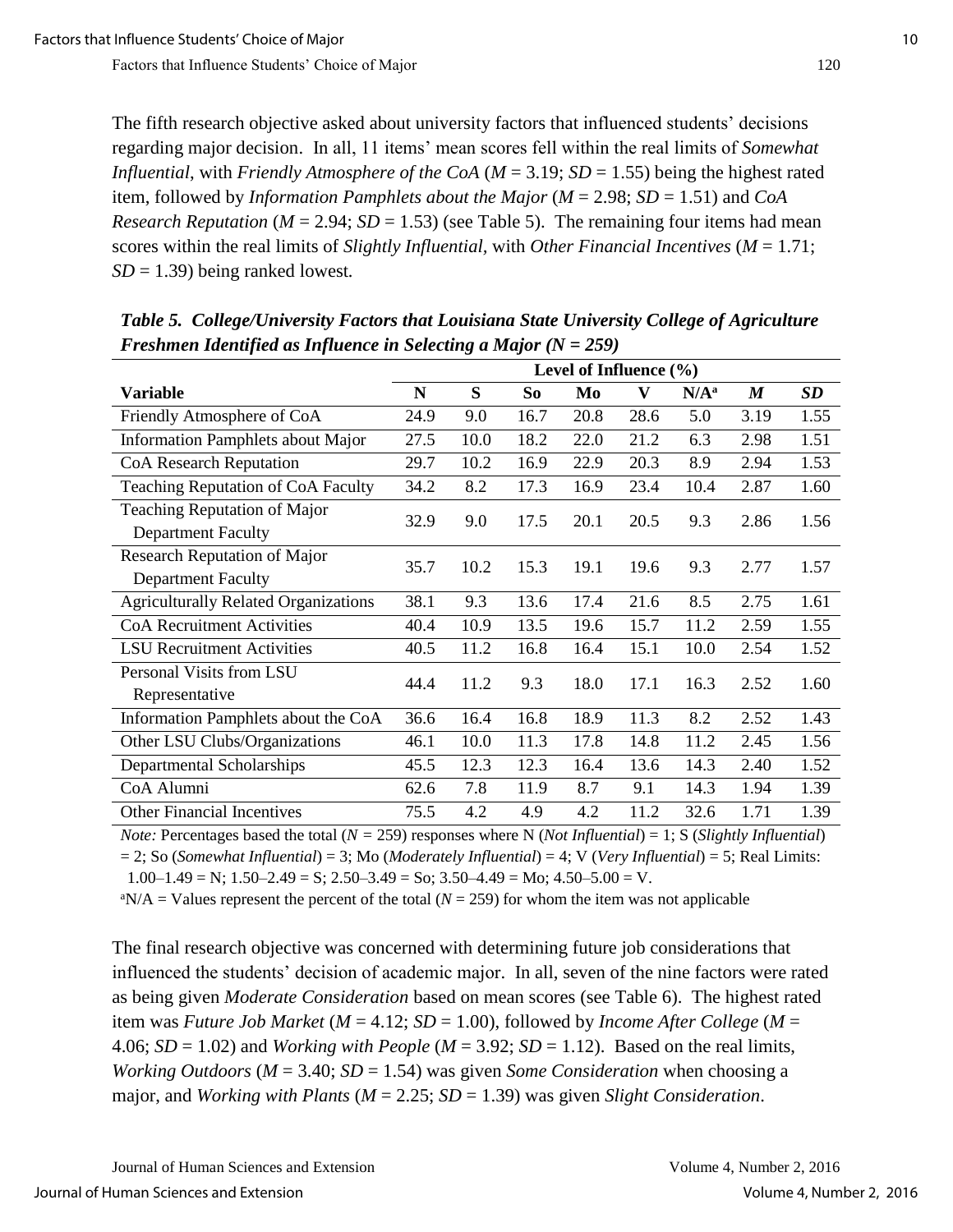| $\cdots$                    |                                |      |                |      |      |      |      |  |  |
|-----------------------------|--------------------------------|------|----------------|------|------|------|------|--|--|
|                             | Level of Consideration $(\% )$ |      |                |      |      |      |      |  |  |
| <b>Variable</b>             | N                              | S    | S <sub>o</sub> | Mo   | H    | M    | SD   |  |  |
| <b>Future Job Market</b>    | 3.1                            | 3.9  | 14.7           | 34.7 | 43.6 | 4.12 | 1.00 |  |  |
| Income After College        | 1.5                            | 7.7  | 15.8           | 32.4 | 42.2 | 4.06 | 1.02 |  |  |
| Working with People         | 3.5                            | 9.3  | 18.5           | 29.3 | 39.4 | 3.92 | 1.12 |  |  |
| <b>Location of Career</b>   | 4.6                            | 9.3  | 19.7           | 31.7 | 34.4 | 3.82 | 1.14 |  |  |
| Field Work (Out of Office)  | 8.5                            | 8.9  | 16.6           | 28.2 | 36.7 | 3.77 | 1.27 |  |  |
| Prestige of Career          | 6.2                            | 9.3  | 24.7           | 31.3 | 28.2 | 3.66 | 1.16 |  |  |
| <b>Working with Animals</b> | 22.4                           | 6.2  | 8.1            | 10.8 | 52.5 | 3.65 | 1.66 |  |  |
| <b>Working Outdoors</b>     | 21.2                           | 7.3  | 16.2           | 20.8 | 34.4 | 3.40 | 1.54 |  |  |
| <b>Working with Plants</b>  | 44.4                           | 18.5 | 15.1           | 12.0 | 10.0 | 2.25 | 1.39 |  |  |

*Table 6. Factors Louisiana State University College of Agriculture Freshmen Considered When Deciding Future Career (N = 259)*

*Note:* Percentages based on the total (*N* = 259) where N (*No Consideration*) = 1; S (*Slight Consideration*) =

2; So (*Some Consideration*) = 3; Mo (*Moderate Consideration*) = 4; H (*High Consideration*) = 5; Real Limits:  $1.00-1.49 = N$ ;  $1.50-2.49 = S$ ;  $2.50-3.49 = S$ o;  $3.50-4.49 = M$ o;  $4.50-5.00 = H$ .

#### **Conclusions & Recommendations**

The factors identified as influential in CoA freshman students' decisions to major in agriculture at Louisiana State University were consistent with the classification model proposed by Hodges and Karpova (2010) and included personal characteristics, interpersonal factors, and environmental factors. Moreover, contextual factors unique to agriculture majors were identified. These findings provide support for using the classification schema developed by Hodges and Karpova (2010) to summarize and systematize the various factors influencing students' decisions to major in agriculture. When considered alongside the prior literature, the findings in this study offer some key conclusions and implications for departments in the CoA at Louisiana State University, as well as provide direction for future research and practice.

As per the model developed by Hodges and Karpova (2010), students' personal characteristics are influential in their decisions to choose an agricultural major over another major. As such, it seems that a critical first step for the CoA in improving recruitment strategies is to examine the demographics and psychographics of currently enrolled and targeted populations of students (Hodges & Karpova, 2010). While the findings from this study cannot be generalized to outside populations, similarities and discrepancies between the findings of this study and similar studies may hold some implications for the CoA at Louisiana State University.

The typical agriculture student in this study was a White female from a small city or suburban hometown, who had not taken an agriculture course in high school. Considering that threefourths of the students in this study were female, it could be beneficial to conduct a follow-up study to examine differences in the influence of factors on students' choice of major by gender.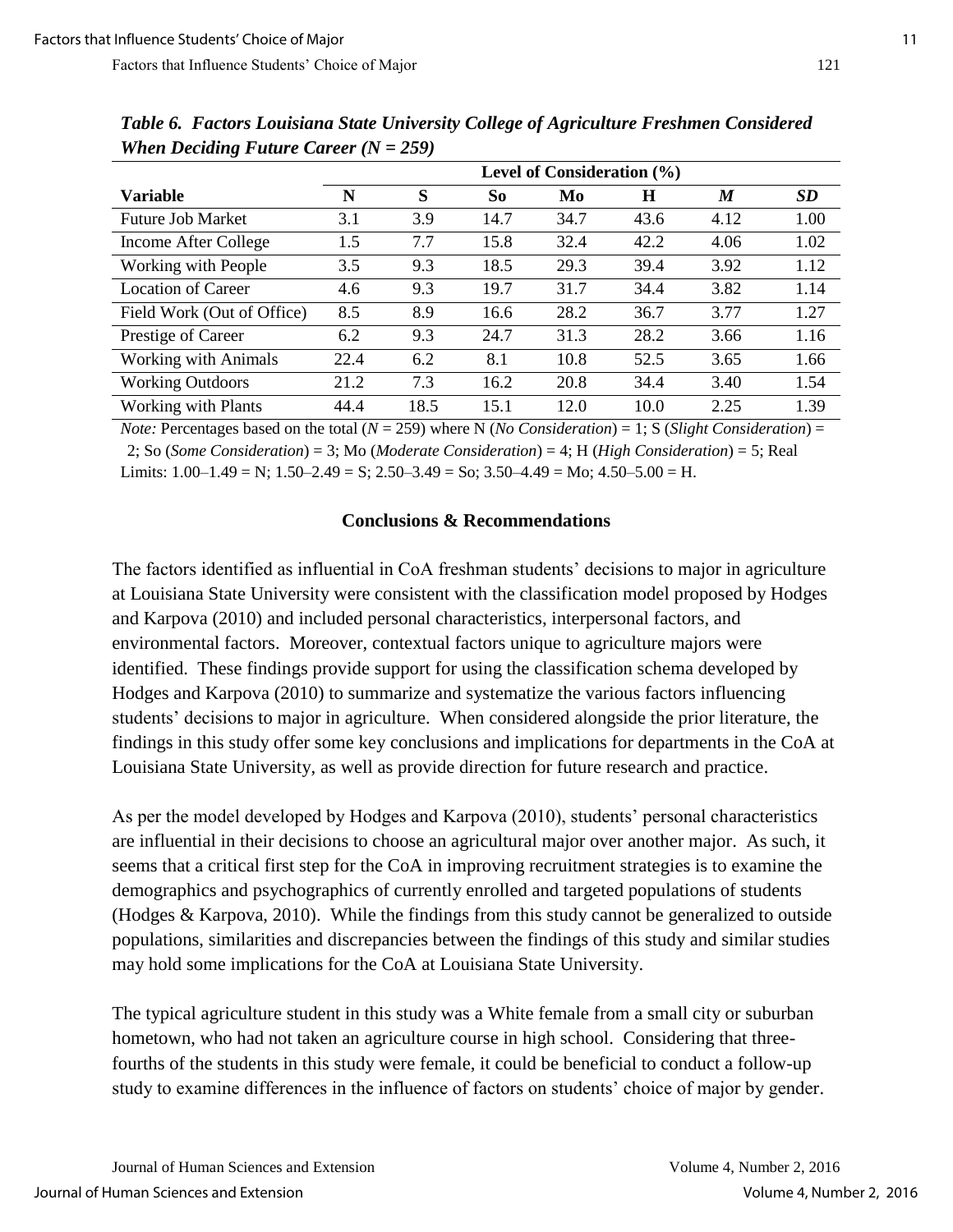In prior studies, gender has been found to be a source of variation in the level of influence for select factors (Barkley & Parrish, 2005; Kim, 2009). Greenstein (2009) found that women were highly influenced by what they believed was expected of them by others, and their occupational choice depended upon the favorable or unfavorable attitude of significant others toward that occupation. Summer and Brown (1996) found that students in male-dominated majors tended to expect higher salaries than did students in female-dominated majors. Useful insight may be gained by conducting research to identify relationships between the objective and subjective characteristics of CoA students (Hodges & Karpova, 2010).

The number of students majoring in Animal, Dairy, and Poultry Sciences was greater than all other agriculture majors, which might explain differences in the influence of factors perceived by students in this study compared to students in prior studies. Donnermeyer and Kreps (1994) found that students in social science-based agriculture majors were influenced most by friends, agriculture teachers, 4-H experience, and prior agriculture experience, including taking agriculture courses in high school. As for the students in natural science-based agriculture majors, the strongest influences were a desire to work with animals, relatives, veterinarians, and agricultural news stories (Donnermeyer & Kreps, 1994). The majority of the students being enrolled in science-based majors (i.e., Animal, Dairy, Poultry, or Pre-Vet) may explain why the students in this study were not strongly influenced by friends and prior agricultural experiences. Research to examine the interests of students in specific agricultural majors may assist the CoA in designing effective information pamphlets and other recruitment messages that showcase the benefits of the various majors.

In regard to job considerations, students considered the job market, potential income after graduating, and working with people as the most critical factors to their choice of major. These findings suggest that an honest look at a desired major is important for helping students understand the requirements of their major and find the right "fit." While recruitment messages that showcase the benefits of majors are appealing to students (Baker et al., 2013), failure to share both parts of this message may result in students who more frequently change majors and take longer to complete a degree.

Regarding the influence of others on their choice of major, students perceived parents/guardians, agriculture professionals, and personal role models as the most influential people. College friends had the lowest level of influence. While the strong influence of parents is consistent with much of the prior literature, the low influence of college friends is not (Barkley & Parrish, 2005; Herren et al., 2011; Jackman & Smick-Attisano, 1992). The low influence of college friends reported in this study may be explained by the freshman status of this study's population; because these students were all in the first semester of their first year in college, the influence of college friends may not have been applicable. As such, it would be beneficial to replicate this study with upperclassmen. Considering the strong influence of parents/guardians reported in this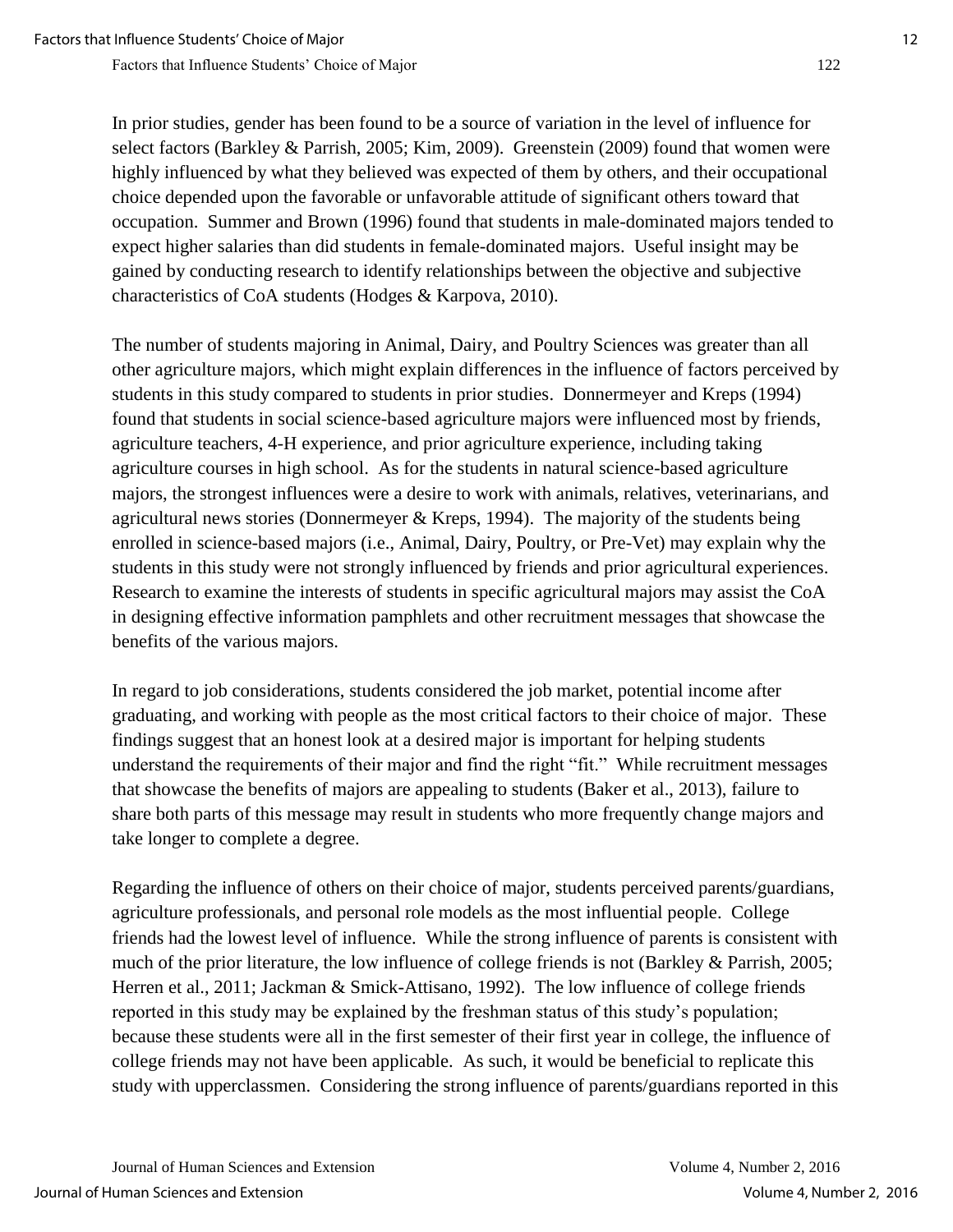study and in prior studies, future research should be conducted to examine parents' perceptions of the CoA at Louisiana State University and the programs of study offered. Additionally, the vague nature of the terms *agriculture professionals* and *personal role models* warrants further examination. It could be beneficial to conduct a qualitative follow-up study with these students to gain a better understanding of who these influential agriculture professionals and personal role models are.

Consistent with prior studies, the college or departmental factors that influenced students the most were the friendliness and overall atmosphere of the CoA (Barkley & Parrish, 2005; Wildman & Torres, 2001) and receiving information pamphlets about agriculture majors (Robinson et al., 2007; Shrestha et al., 2011; Wildman & Torres, 2001). In addition to distributing informational pamphlets about CoA majors and associated career options, the CoA at Louisiana State University might host on-campus events for high school students. Considering the strong influence of parents/guardians, the CoA could include activities at these events that are specifically designed for parents. Lastly, a follow-up study should be conducted with students who participated in these events in order to examine their perceptions of the friendliness and overall atmosphere of the CoA.

Lastly, the CoA at Louisiana State University should consider methods of reaching underrepresented populations of students. The majority of the CoA freshmen in this study had not taken an agriculture course in high school. As such, the CoA at Louisiana State University should seek to examine why students who take agriculture courses in high school are not pursuing careers in agriculture. Additionally, the CoA should focus recruitment strategies on students enrolled in high school agriculture courses. Fraze, Wingenbach, Rutherford, and Wolfskill (2011) suggested holding summer agriculture workshops for high school students. The authors found that students' attitudes toward agriculture careers were significantly more positive after they participated in this type of workshop. Other recruitment attempts of this nature could include (a) sending CoA representatives to guest-speak in high school agriculture classes, (b) contacting high school agriculture teachers to set up a class field trip to the university, and (c) passing out informational pamphlets about the majors offered through the CoA at FFA or 4-H activities and competitions hosted at Louisiana State University.

#### **References**

Baker, L. M., Irani, T. A., Abrams, K. M., & Telg, R. (2010, June). *Motivating millennials: Using new media to recruit the next generation into academic programs of agriculture*. Paper presented at the meeting of the North American Colleges and Teachers of Agriculture, State College, PA.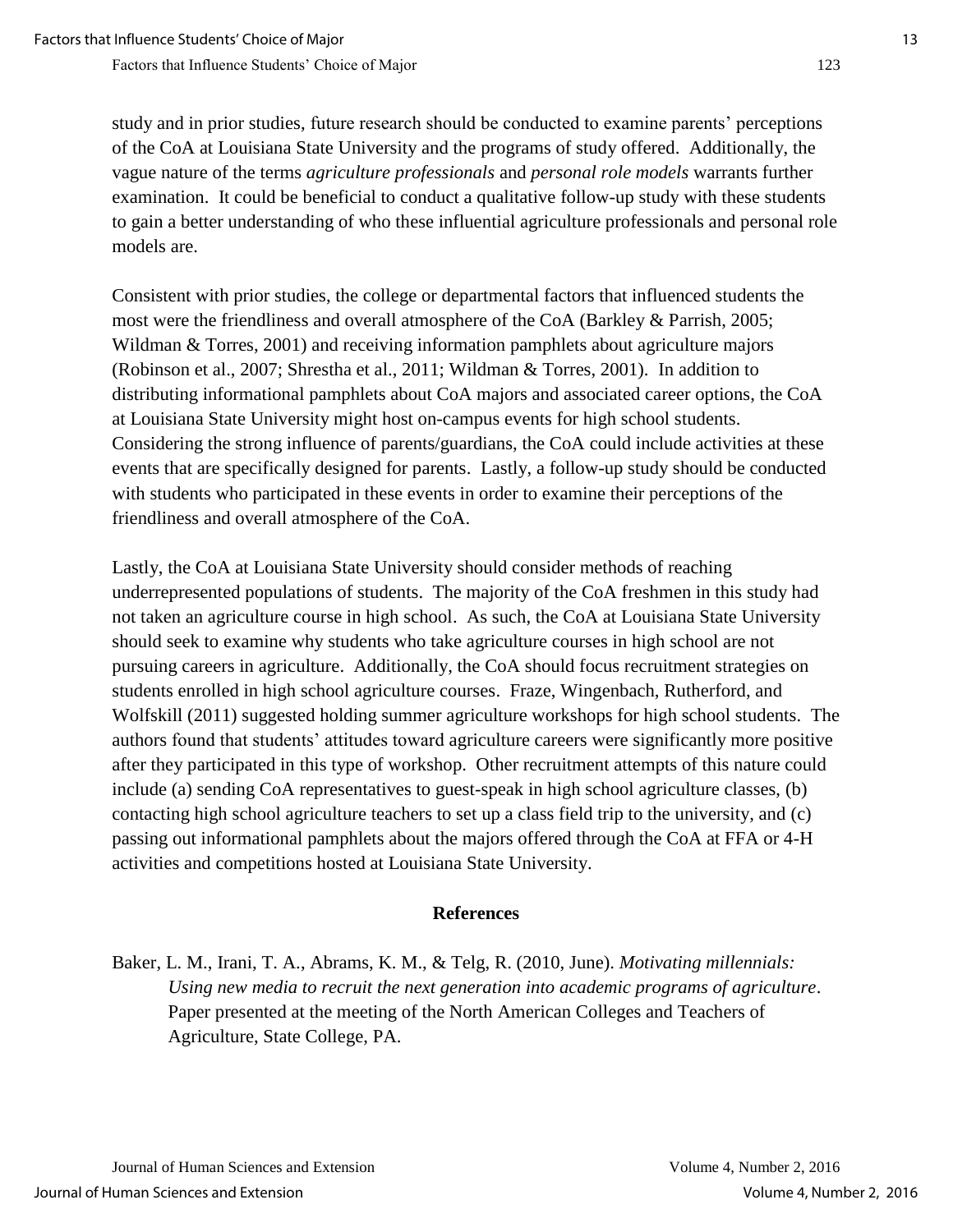- Baker, L. M., Settle, Q., Chiarelli, C., & Irani, T. (2013). Recruiting strategically: Increasing enrollment in academic programs of agriculture. *Journal of Agricultural Education, 54*(3), 54–66. doi:10.5032/jae.2013.03054
- Barkley, A. P., & Parrish, D. M. (2005, July). *The selection of a major field of study in the College of Agriculture at Kansas State University*. Paper presented at the American Agricultural Economics Association Annual Meeting, Providence, RI.
- Beggs, J. M., Bantham, J. H., & Taylor, S. (2008). Distinguishing the factors influencing college students' choice of major. *College Student Journal, 42*(2), 381–394. Retrieved from http://eric.ed.gov/?id=EJ816903
- Brown, D. (Ed.). (2002). *Career choice and development* (4<sup>th</sup> ed.). San Francisco, CA: Jossey-Bass
- Doerfert, D. L. (Ed.). (2011). *National research agenda: American Association for Agricultural Education's research priority areas for 2011-2015*. Lubbock, TX: Department of Agricultural Education and Communications, Texas Tech University.
- Donnermeyer, J. F., & Kreps, G. M. (1994). Assessing college of agriculture freshmen. *NACTA Journal, 38*(1), 45–48.
- Dyer, J. E., Breja, L. M., & Andreasen, R. J. (1999). Attitudes of college of agriculture freshmen toward agriculture. *Journal of Agricultural Education, 40*(2), 1–10. doi:10.5032/jae.1999.02001
- Dyer, J. E., Breja, L. M., & Wittler, P. S. H. (2002, December). *Predictors of student retention in colleges of agriculture.* Paper presented at the 27<sup>th</sup> Annual National Agricultural Education Research Conference, San Diego, CA. Retrieved from http://eric.ed.gov/?id=ED462290
- Esters, L. T., & Bowen, B. E. (2005). Factors influencing career choices of urban agricultural education students. *Journal of Agricultural Education, 46*(2), 24–35. doi:10.5032/jae.2005.02024
- Fraze, L. B., Wingenbach, G., Rutherford, T., & Wolfskill, L. A. (2011). Effects of a recruitment workshop on selected urban high school students' self-efficacy and attitudes toward agriculture as a subject, college major, and career. *Journal of Agricultural Education, 52*(4), 123–135. doi:10.5032/jae.2011.04123
- Goecker, A. D., Smith, P. G., Smith, E., & Goetz, R. (2010). *Employment opportunities for college graduates in food, renewable energy, and the environment: United States, 2010– 2015*. Washington, DC: United States Department of Agriculture. Retrieved from https://nifa.usda.gov/sites/default/files/resources/USDAEmployOp2010.pdf
- Greenstein, T. N. (2009). National context, family satisfaction, and fairness in the division of household labor. *Journal of Marriage and Family, 71*(4), 1039–1051. doi:10.1111/j.1741-3737.2009.00651.x
- Herren, C. D., Cartmell, D. D., II, & Robertson, J. T. (2011). Perceptions of influence on college choice by students enrolled in a college of agricultural sciences and natural resources. *NACTA Journal, 55*(3), 54–60.